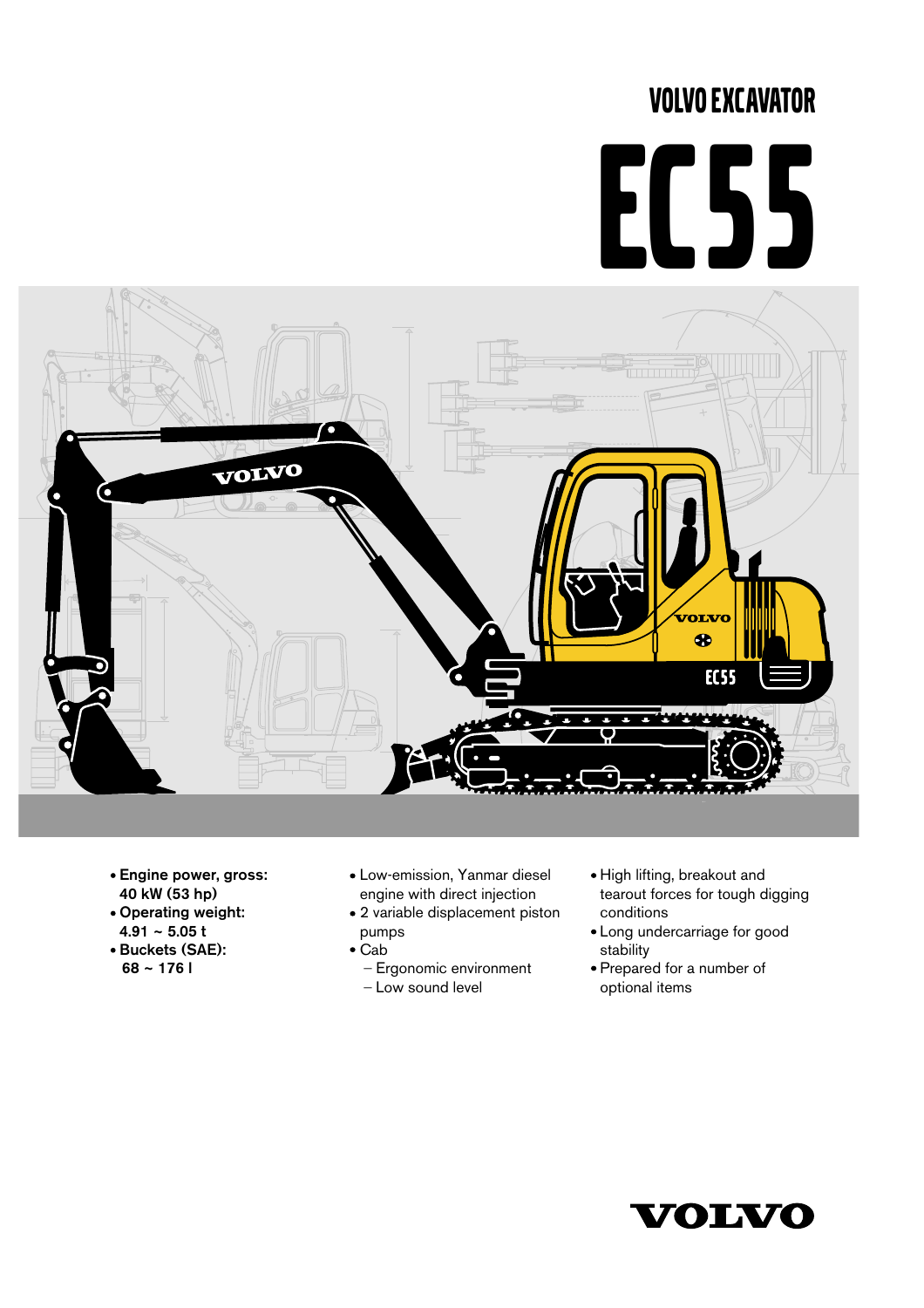

# ENGINE

*The engine is a low-emission, 4-stroke diesel engine with water cooling, direct injection and especially developed for excavator use.* 

*The machine can work at any job site, contributing to good fuel economy, low sound level, less wear and a longer life.*

Air filter: 3-stage, includes pre-cleaner

### Low-emission engine

| Power output at  37 r/s (2200 rpm)             |             |
|------------------------------------------------|-------------|
| Net (ISO 9249/DIN 6271)  38 kW (52 ps / 51 hp) |             |
| Gross (SAE J1349)  40 kW (54 ps / 53 hp)       |             |
| Max. torque  181 N·m (18.5 kg·m)               |             |
|                                                | at 1600 rpm |
|                                                |             |
|                                                |             |
|                                                |             |
|                                                |             |



*Well-protected electrical system with high capacity. Double lock harness plugs are waterproof to ensure secure connections and prevent corrosion. The relays and solenoid valves are shielded to prevent accidental damage or terminal contact.*

|                         | Battery capacity  100 Ah, MF (Maintenance) type |
|-------------------------|-------------------------------------------------|
| Alternator  12 V / 40 A |                                                 |



# SERVICE REFILL CAPACITIES



# SWING SYSTEM

*The superstructure is swung by the means of an axial piston motor and a planetary reduction unit. Automatic swing holding brake is standard.* 

Max. swing speed .................................. 10 rpm

# UNDERCARRIAGE

*The reinforced track chain is standard.*



# DRIVE

*Each track is powered by an automatic two-speed travel motor.* 

*The track brakes are multi-disc, spring-applied and hydraulically released.*

*The travel motors, brake and planetary gears are wellprotected in the track frame.*

| (4360 kg) |
|-----------|
|           |
|           |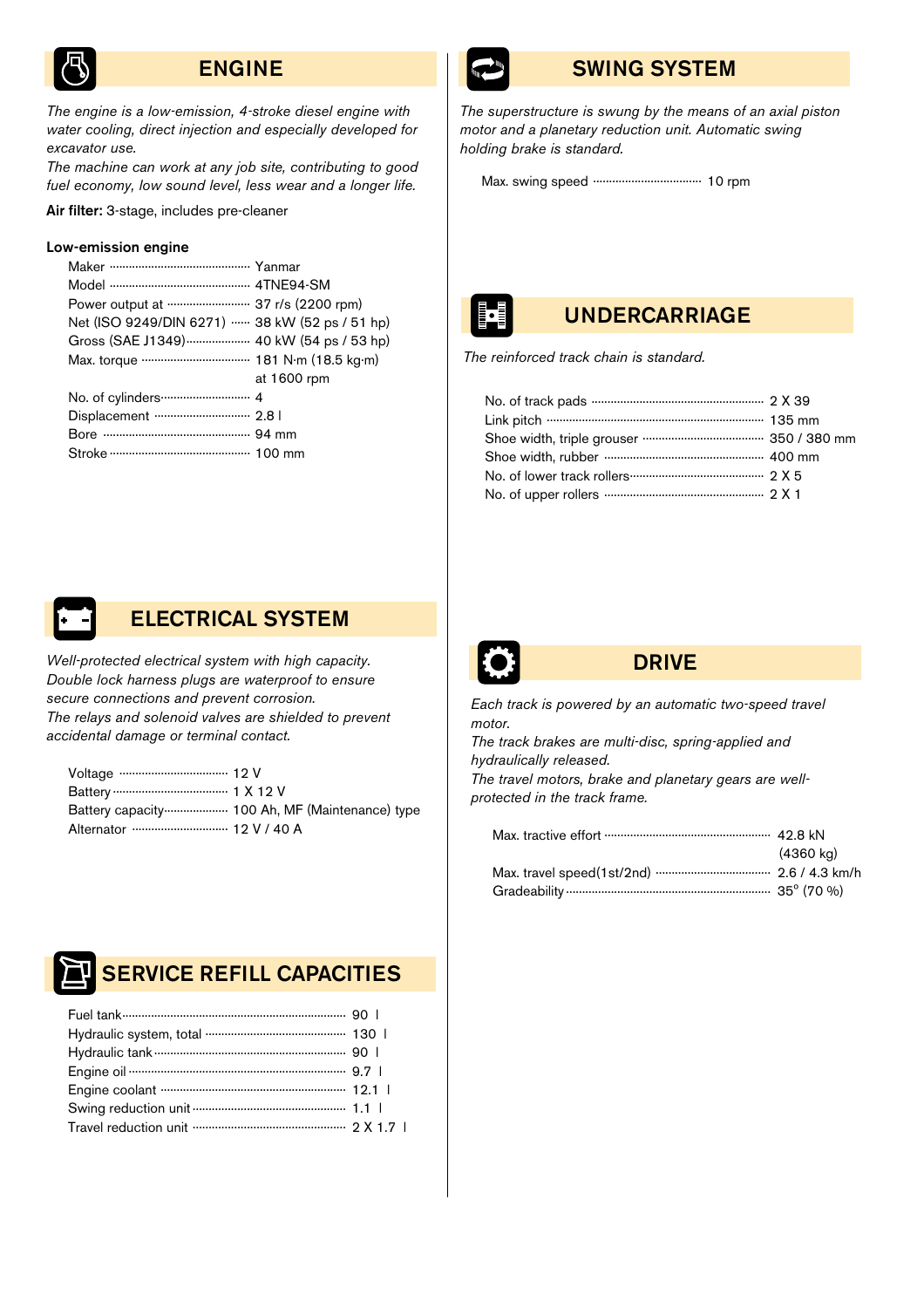# HYDRAULIC SYSTEM

*The hydraulic system, named "Total Power Control", is designed for high productivity, high digging capacity, high maneuvering precision and good fuel economy. The summation system, as well as boom, arm and swing priority are provided for the best operation.*

### **The following important functions are included in the system;**

**Summation system:** providing full use of the pump oil flow.

**Boom priority:** gives priority to the boom operation for fast raising when loading or deep excavating.

**Arm priority:** gives priority to the arm operation for faster cycle times in leveling and for increased bucket filling when digging.

**Swing priority:** supplies priority to the swing operation for faster swing during simultaneous operations.

**Holding valve:** Boom holding valve is standard.

### Pumps

Main pump:

| Type  2 X variable displacement axial piston pumps    |
|-------------------------------------------------------|
| $+1$ gear pump                                        |
|                                                       |
| Pilot pump:                                           |
|                                                       |
|                                                       |
| Hydraulic motors                                      |
| Travel  2 X variable displacement axial piston motors |
| Swing  Fixed displacement piston motor                |
| with mechanical brake                                 |
| Relief valve setting                                  |
|                                                       |
|                                                       |
|                                                       |
|                                                       |
| Hydraulic cylinders                                   |
|                                                       |
|                                                       |
|                                                       |
|                                                       |
|                                                       |
|                                                       |
|                                                       |
|                                                       |
|                                                       |
|                                                       |



*Easily accessible cab with a wide door and lined with soundabsorbing material. The cab has all-around visibility. The front windshield can slide up into the ceiling and the lower*

# Integrated air-conditioning and heating system:

The cab air is supplied by a 4-speed fan. The air is distributed via 8 vents.

*front glass can be removed.*

Ergonomic operator's seat: The adjustable seat and control consoles move independently to accommodate the operator well. The seat has eight different adjustments and a seat belt to meet any operator's requirement.

Sound level (preliminary): According to the Directive 86/662/EEC. Exterior noise (ISO 6395)

| mean value of Lwa (sound power level)    | $100$ dB $(A)$ |
|------------------------------------------|----------------|
| Operator's position (ISO 6396)           |                |
| with the door closed                     |                |
| mean value of LPA (sound pressure level) | 79 dB(A)       |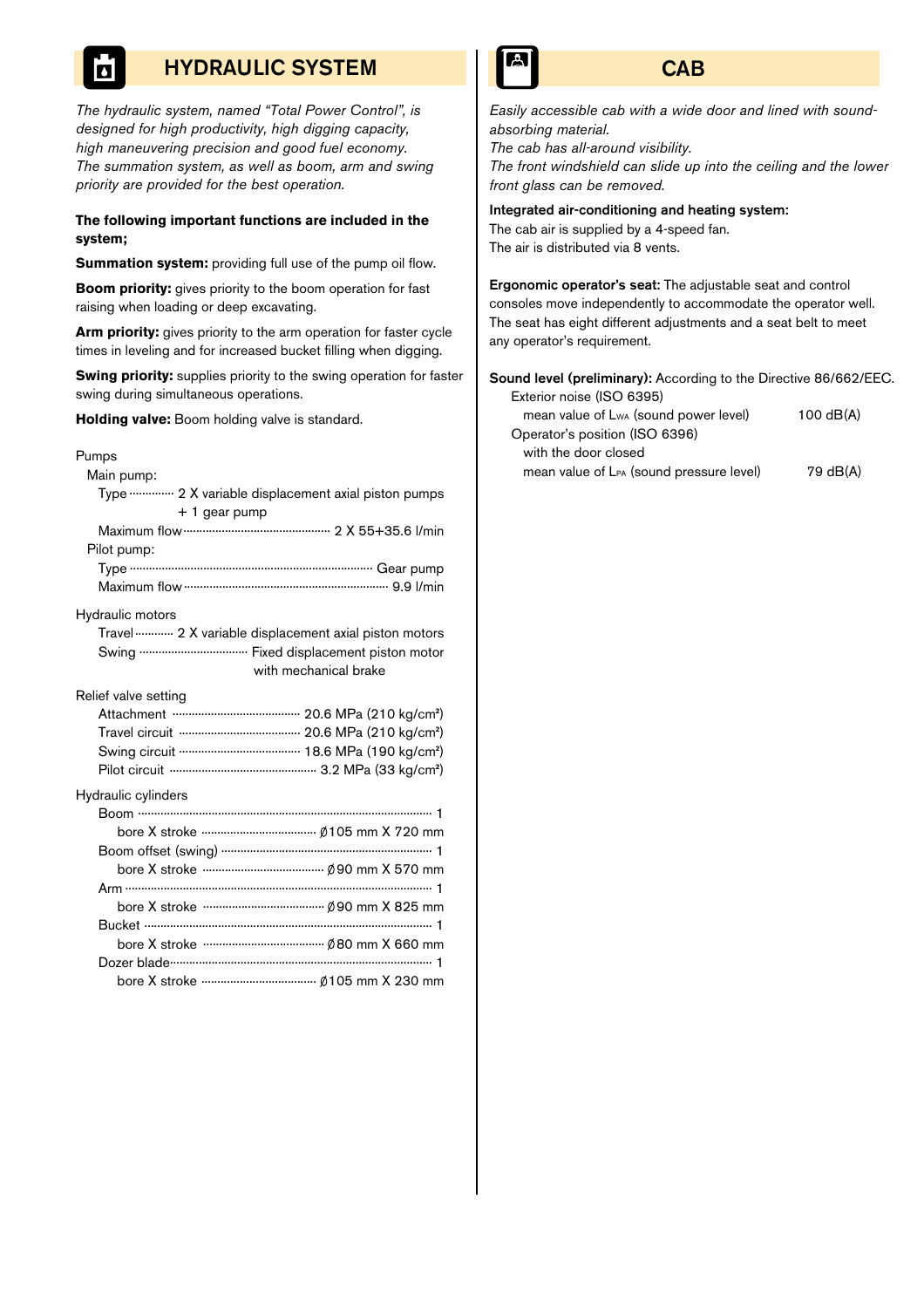

# GROUND PRESSURE

*Machine with 3.03 m boom, 1.54 m arm, 176 l (144 kg) bucket and 240 kg counterweight.*

| <b>Description</b> | Shoe width                     | <b>Operating weight</b> | <b>Ground pressure</b>              | <b>Overall width</b> |
|--------------------|--------------------------------|-------------------------|-------------------------------------|----------------------|
| Triple grouser     | 350 mm<br>steel shoe<br>380 mm | 5030 kg                 | 32.4 kPa (0.33 kg/cm <sup>2</sup> ) | 1870 mm              |
|                    |                                | 5050 kg                 | 30.4 kPa (0.31 kg/cm <sup>2</sup> ) | 1900 mm              |
| Rubber shoe        | 400 mm                         | 4910 kg                 | 28.1 kPa (0.29 kg/cm <sup>2</sup> ) | 1920 mm              |

# BUCKET & ARM COMBINATION

*Volvo K bucket (straight side) and 240 kg counterweight.*

| <b>Bucket</b>                                      | Narrow bucket                                               | <b>Standard bucket</b> |
|----------------------------------------------------|-------------------------------------------------------------|------------------------|
| Bucket capacity (SAE / CECE)                       | 68/62                                                       | 176 / 150              |
| Bucket width (with / without side cutters)         | $370 / 322$ mm                                              | 735 / 690 mm           |
| Weight (with side cutters)                         | 110 kg                                                      | 144 kg                 |
| No. of teeth                                       | 3                                                           | 5                      |
| Application                                        | Trenching                                                   | General Purpose        |
| Boom $3.03 \text{ m} + \text{Arm } 1.54 \text{ m}$ | Applicable for general purpose up to 2000 kg/m <sup>3</sup> |                        |

Max. permitted sizes for direct fit buckets when the dozer blade is on or off the ground Machine with counterweight: 240 kg

| <b>Description</b><br>unit                   |  | $1.54$ m Arm |  |
|----------------------------------------------|--|--------------|--|
| $\mathsf I$ GP bucket 1.5 t/m $^3$ .         |  | 275          |  |
| $\overline{)$ GP bucket 1.8 t/m <sup>3</sup> |  | 225          |  |

**DIMENSIONS** 

*Note: Bucket size based on SAE-J296, heaped material with a 1:1 angle of repose.*



Arm



| <b>Description</b> | 3.03 <sub>m</sub> |
|--------------------|-------------------|
| Length             | 3200 mm           |
| Height             | 1100 mm           |
| Width              | 360 mm            |
| Weight *           | 400 kg            |

\* Includes cylinder, piping and pin

| <b>Description</b> | 1.54 m  |                   |  |
|--------------------|---------|-------------------|--|
|                    | Std.    | <b>Heavy duty</b> |  |
| Length             | 2040 mm | 2040 mm           |  |
| Height             | 486 mm  | 486 mm            |  |
| Width              | 300 mm  | 300 mm            |  |
| Weight *           | 184 kg  | 200 kg            |  |

\* Includes cylinder, piping and pins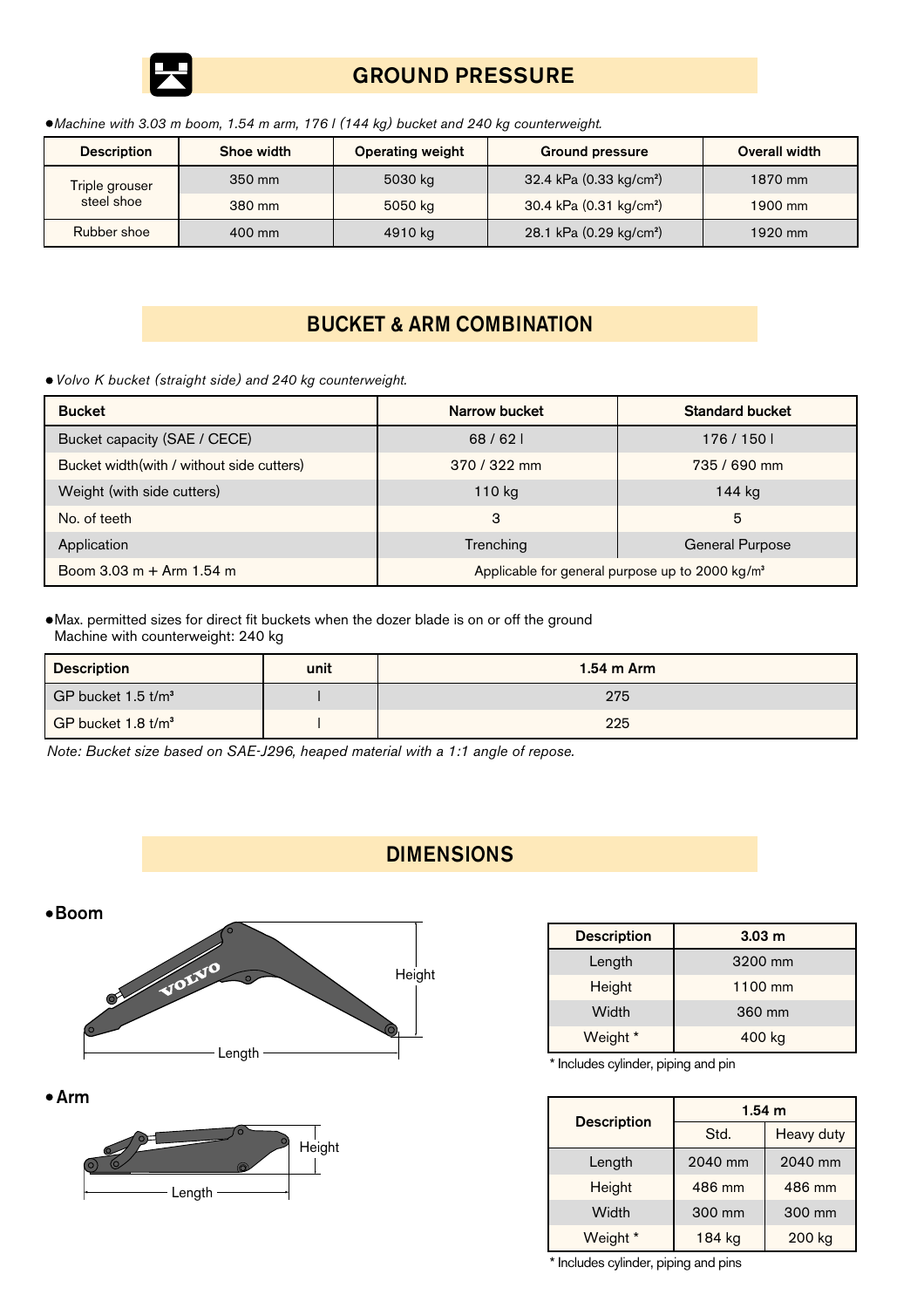# DIMENSIONS



| <b>Description</b>                  | <b>Unit</b> | <b>Steel shoe</b> | <b>Rubber shoe</b> |  |
|-------------------------------------|-------------|-------------------|--------------------|--|
| A. Overall width of upper structure | mm          | 1840              | 1840               |  |
| <b>B.</b> Overall width             | mm          | 1900              | 1920               |  |
| C. Overall height of cab            | mm          | 2545              | 2550               |  |
| D. Tail swing radius                | mm          | 1650              | 1650               |  |
| E. Overall height of engine hood    | mm          | 1595              | 1600               |  |
| F. Counterweight clearance*         | mm          | 685               | 690                |  |
| G.Tumbler length                    | mm          | 1950              | 1950               |  |
| H. Track length                     | mm          | 2495              | 2500               |  |
| I. Track gauge                      | mm          | 1520              | 1520               |  |
| J. Shoe width                       | mm          | 380               | 400                |  |
| K. Min. ground clearance*           | mm          | 375               | 380                |  |
| L. Overall length                   | mm          | 5900              | 5900               |  |
| M. Overall height of boom           | mm          | 1875              | 1880               |  |
| N. Overall height of blade          | mm          | 360               | 360                |  |

\* Without shoe grouser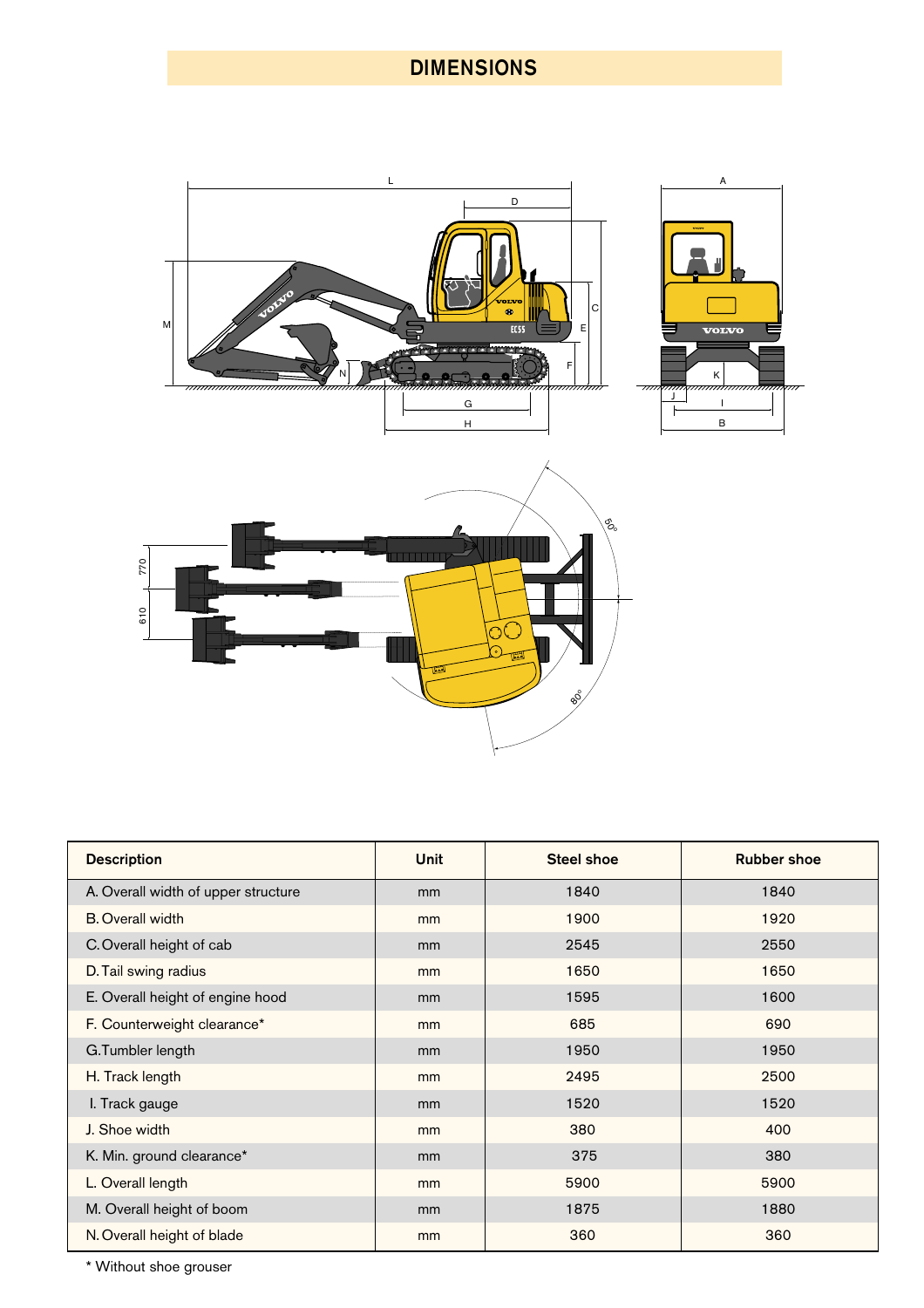# WORKING RANGES



| <b>Description</b>                  | unit | $1.54$ m arm |
|-------------------------------------|------|--------------|
| A. Max. digging reach               | mm   | 6110         |
| B. Max. digging reach on ground     | mm   | 5975         |
| C. Max. digging depth               | mm   | 3820         |
| D. Max. digging depth (8' level)    | mm   | 3395         |
| E. Max. vertical wall digging depth | mm   | 2615         |
| F. Max. cutting height              | mm   | 5770         |
| G. Max. dumping height              | mm   | 4090         |
| H. Min. front swing radius          | mm   | 2355         |

# Machine with direct fit bucket Digging forces with direct fit bucket

| <b>Description</b>     | unit       | $1.54$ m arm   |  |  |  |
|------------------------|------------|----------------|--|--|--|
| Bucket tip radius      | mm         | 870            |  |  |  |
| Breakout force-bucket  | kN<br>(kg) | 36.0<br>(3670) |  |  |  |
| Breakout force-bucket  | kN<br>(kg) | 40.7<br>(4150) |  |  |  |
| Tearout force-arm      | kN<br>(kg) | 26.6<br>(2710) |  |  |  |
| Tearout force-arm      | kN<br>(kq) | 27.3<br>(2780) |  |  |  |
| Rotation angle, bucket | $\Omega$   | 176            |  |  |  |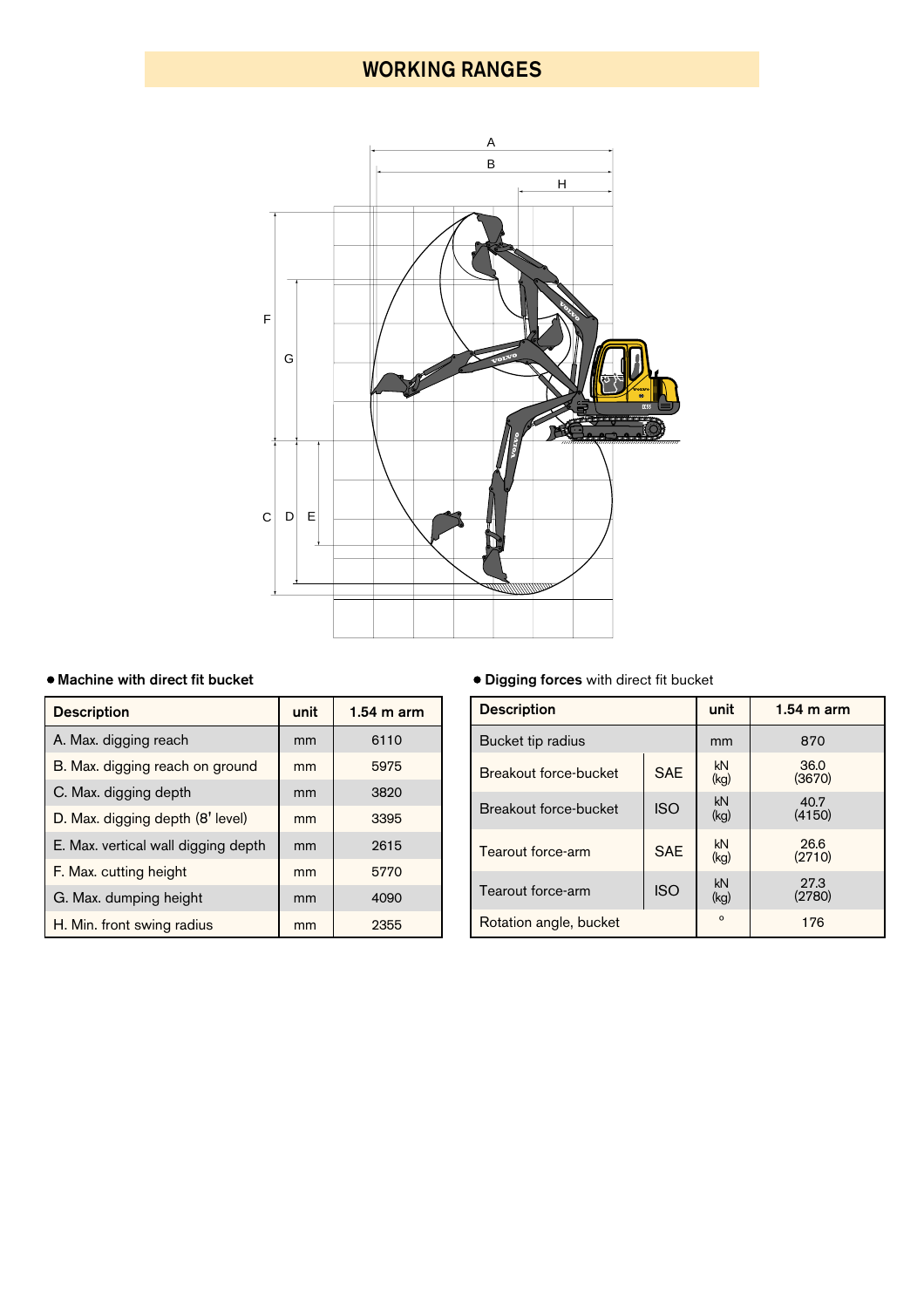*Note: For lift capacity including bucket, simply subtract actual weight of the direct fit bucket or the bucket with quick fit from the following values.*

| <b>Across</b><br>under-<br>carriage                                     | Lifting<br>1.5 m<br>hook<br>related |       | 3 <sub>m</sub> |          | 4.5 <sub>m</sub> |                            | Max.reach |                    |         |            |
|-------------------------------------------------------------------------|-------------------------------------|-------|----------------|----------|------------------|----------------------------|-----------|--------------------|---------|------------|
| Along<br>門<br>under-<br>carriage                                        | to<br>ground<br>level               | kg    | 門<br>kg        | Œ.<br>kg | 凷<br>kg          | $\frac{1}{\sqrt{2}}$<br>kg | 門<br>kg   | $\mathbf{G}$<br>kg | 甴<br>kg | Max.<br>mm |
|                                                                         | 4.5 <sub>m</sub>                    |       |                |          |                  |                            |           | 940                | *990    | 3815       |
| Boom 3.03 m<br>$\ddot{}$                                                | 3 <sub>m</sub>                      |       |                |          |                  | 680                        | *990      | 580                | *980    | 4895       |
| Arm 1.54 m                                                              | 1.5 <sub>m</sub>                    |       |                | 1260     | *1800            | 640                        | *1160     | 480                | *1030   | 5263       |
| Dozer blade<br>on the ground                                            | 0 <sub>m</sub>                      |       |                | 1130     | *2360            | 600                        | *1300     | 490                | $*1110$ | 5107       |
|                                                                         | $-1.5 m$                            | *2370 | *2370          | 1110     | *2160            |                            |           | 620                | *1270   | 4358       |
| Boom 3.03 m<br>$\ddot{}$<br>Arm 1.54 m<br>Dozer blade<br>off the ground | 4.5 <sub>m</sub>                    |       |                |          |                  |                            |           | 940                | *990    | 3815       |
|                                                                         | 3 <sub>m</sub>                      |       |                |          |                  | 680                        | *970      | 580                | *840    | 4895       |
|                                                                         | 1.5 <sub>m</sub>                    |       |                | 1260     | *1800            | 640                        | *930      | 480                | 710     | 5263       |
|                                                                         | 0 <sub>m</sub>                      |       |                | 1130     | 1680             | 600                        | 890       | 490                | 720     | 5107       |
|                                                                         | $-1.5 m$                            | *2370 | *2370          | 1110     | *1670            |                            |           | 620                | 920     | 4358       |

|  |  | EC55 (Steel shoe 380 mm, Counterweight 240 kg, Dozer blade 1900 mm) |  |  |
|--|--|---------------------------------------------------------------------|--|--|
|--|--|---------------------------------------------------------------------|--|--|

| EC55 (Rubber shoe 400 mm, Counterweight 240 kg, Dozer blade 1900 mm) |  |  |
|----------------------------------------------------------------------|--|--|
|----------------------------------------------------------------------|--|--|

| <b>Across</b><br>under-<br>carriage                               | Lifting<br>1.5 <sub>m</sub><br>hook<br>related |          | 3 <sub>m</sub> |                    | 4.5 <sub>m</sub> |          | Max.reach |                            |         |            |
|-------------------------------------------------------------------|------------------------------------------------|----------|----------------|--------------------|------------------|----------|-----------|----------------------------|---------|------------|
| Along<br>禸<br>under-<br>carriage                                  | to<br>ground<br>level                          | ₲•<br>kg | 凷<br>kg        | $\mathbf{F}$<br>kg | 凷<br>kg          | ₲•<br>kg | 問<br>kg   | $\frac{1}{\sqrt{2}}$<br>kg | 甴<br>kg | Max.<br>mm |
|                                                                   | 4.5 <sub>m</sub>                               |          |                |                    |                  |          |           | 870                        | *990    | 3814       |
| Boom 3.03 m<br>$+$                                                | 3 <sub>m</sub>                                 |          |                |                    |                  | 630      | *990      | 530                        | *980    | 4895       |
| Arm 1.54 m                                                        | 1.5 <sub>m</sub>                               |          |                | 1160               | *1800            | 580      | $*1160$   | 430                        | *1030   | 5263       |
| Dozer blade<br>on the ground                                      | 0 <sub>m</sub>                                 |          |                | 1030               | *2360            | 540      | *1300     | 440                        | $*1110$ | 5107       |
|                                                                   | $-1.5 m$                                       | *2370    | *2370          | 1010               | $*2160$          |          |           | 560                        | *1270   | 4358       |
| Boom 3.03 m<br>$+$<br>Arm 1.54 m<br>Dozer blade<br>off the ground | 4.5 <sub>m</sub>                               |          |                |                    |                  |          |           | 870                        | *990    | 3814       |
|                                                                   | 3 <sub>m</sub>                                 |          |                |                    |                  | 630      | 870       | 530                        | 750     | 4895       |
|                                                                   | 1.5 <sub>m</sub>                               |          |                | 1160               | 1640             | 580      | 830       | 430                        | 630     | 5263       |
|                                                                   | 0 <sub>m</sub>                                 |          |                | 1030               | 1500             | 540      | 780       | 440                        | 640     | 5107       |
|                                                                   | $-1.5 m$                                       | *2370    | *2370          | 1010               | 1480             |          |           | 560                        | 810     | 4358       |

Notes : 1. The above loads are in compliance with SAE and ISO Hydraulic Excavator Lift Capacity Standards.

2. Rated loads do not exceed 87% of hydraulic lifting capacity or 75% of tipping load.

3. Rated loads marked with an asterisk (\*) are limited by hydraulic capacity rather than tipping load.